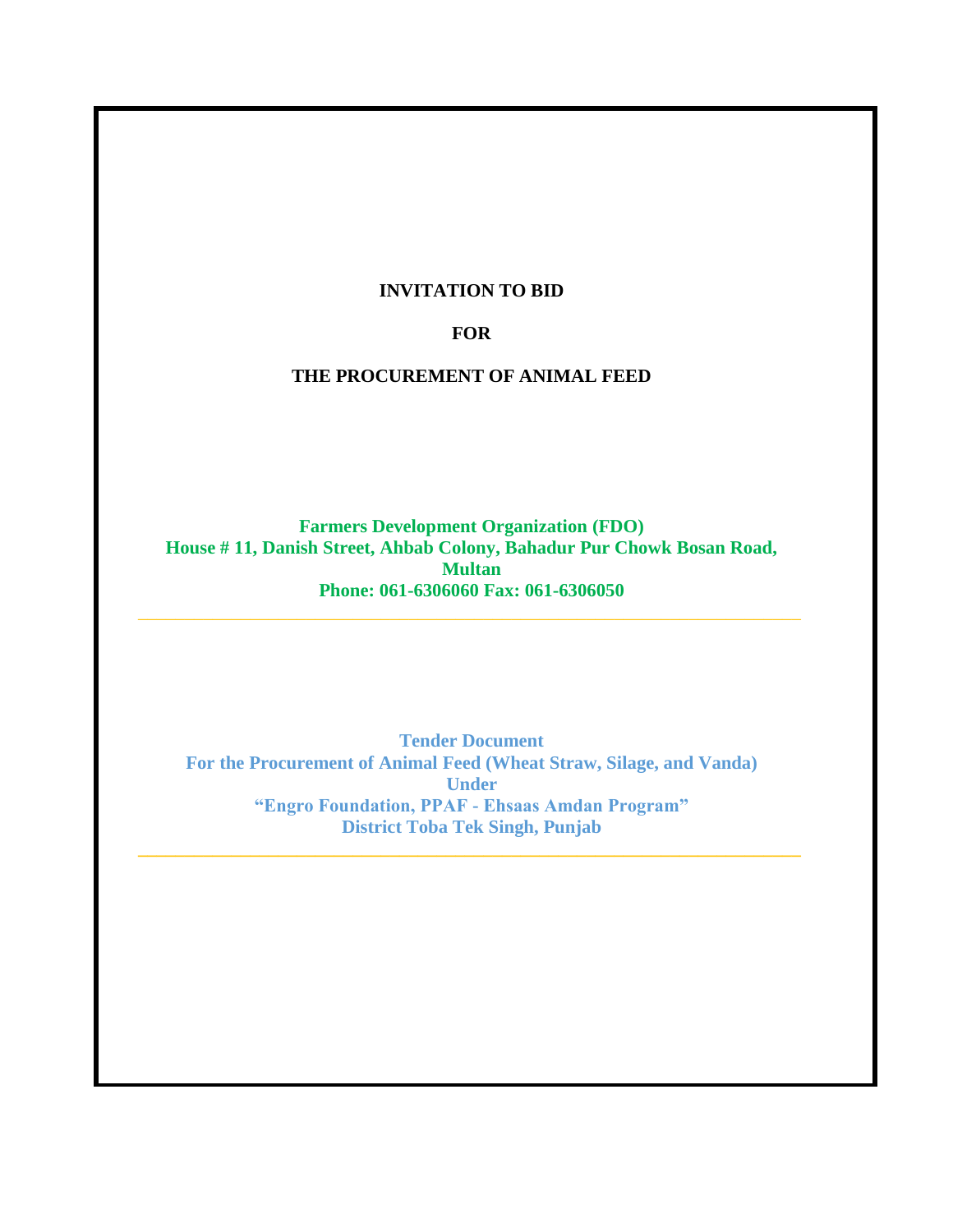## **Table of Contents**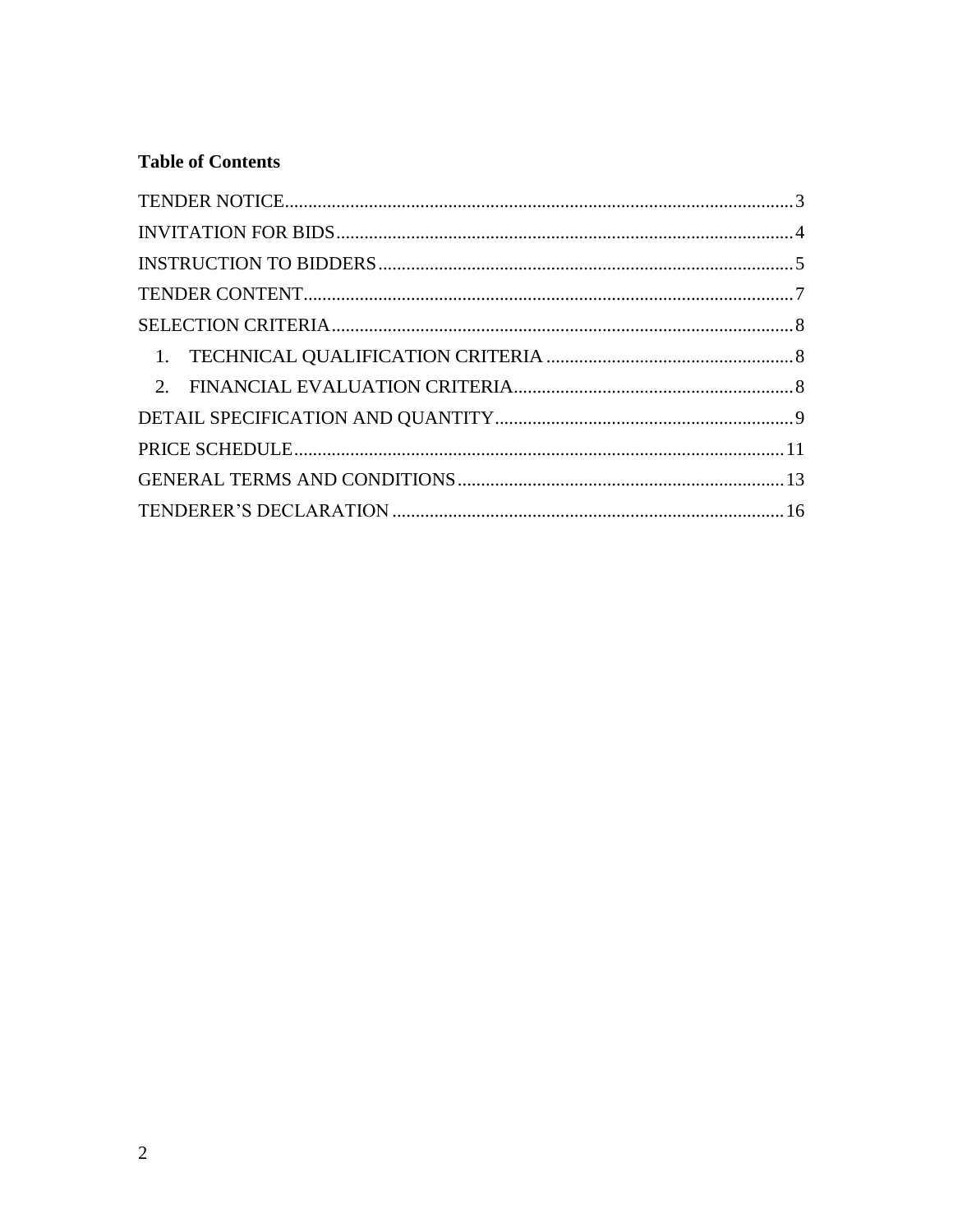## **TENDER NOTICE**

#### **REF: - FDO/PPAF/ENGRO/06/2022**

<span id="page-2-0"></span>A non-profit, non- governmental organization, invites sealed bids along with 2% bid security of the total quoted price under single stage two envelop procedure from reputed registered vendors, for Provision of **Animal Feed as per given details in the bidding document:**

Bid documents containing details terms and conditions and specifications of the **Animal Feed** can be obtained by clicking the weblink**:** [https://www.fdopk.org/Tender\\_Advertisement.php.](https://www.fdopk.org/Tender_Advertisement.php) Sealed Company profile and Financial bids as per instruction in the ITB must be submitted at the below mentioned by **May 16, 2022 till 10:00 AM**. Bids will be opened on the same day i.e**. May 16, 2022 at 02:00 PM**, in the presence of bidders or their authorized representatives whoever opt to attend.

**Procurement Unit Farmers Development Organization (FDO) House # 11, Danish Street, Ahbab Colony, Bahadur Pur Chowk Bosan Road, Multan, Punjab. Phone: 061-6306060**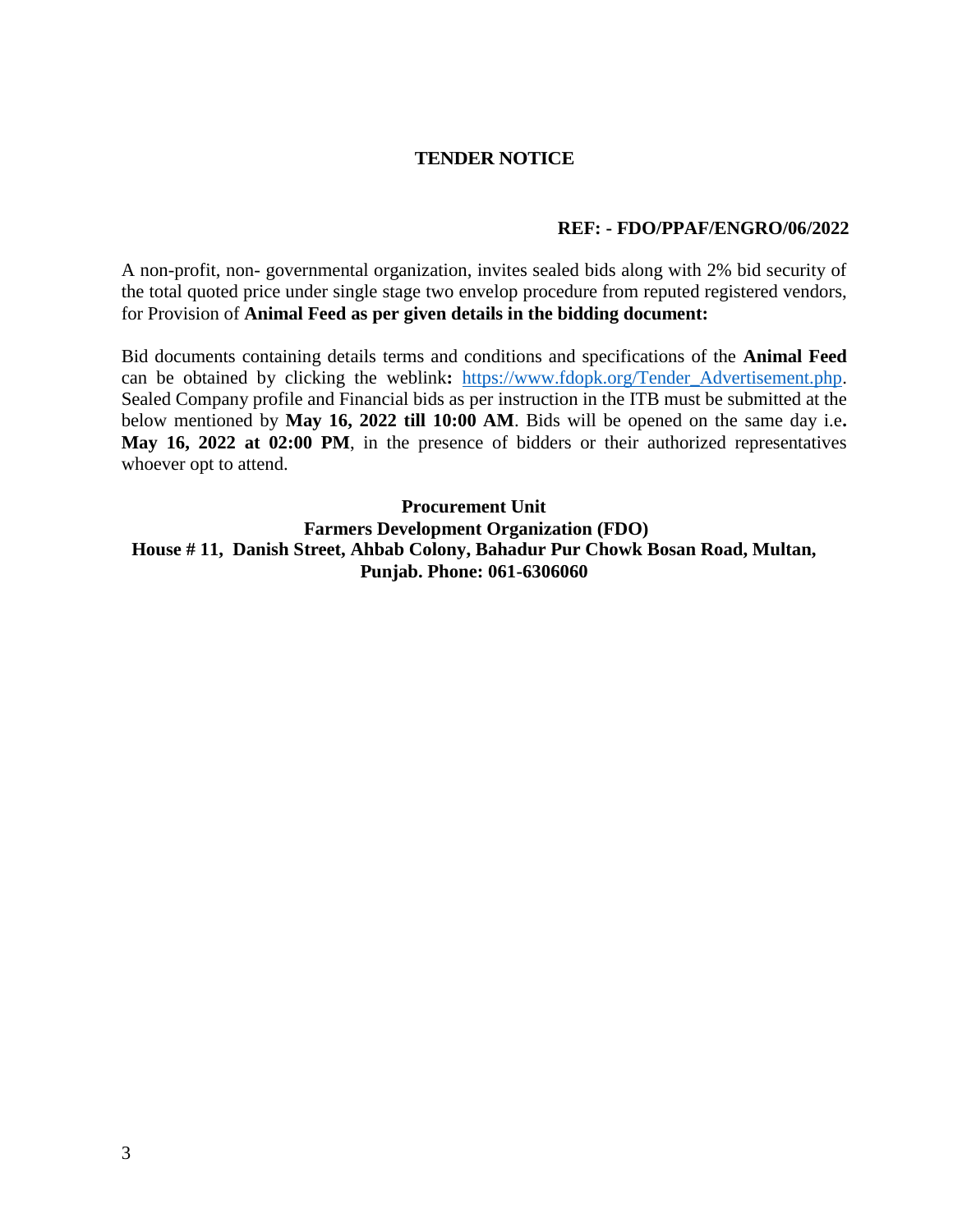## **INVITATION FOR BIDS**

<span id="page-3-0"></span>Date: May 01, 2022 IFB No. FDO/PPAF/ENGRO/06/2022

- 1. Farmers Development Organization (FDO) with the financial assistance of Pakistan Poverty Elevation Fund (PPAF) is implementing a project named "Engro Foundation, PPAF - Ehsaas Amdan Program" at District Toba Tek Singh, Punjab.
- 2. FDO now invites sealed bids from eligible bidders for **Animal Feed**.
- 3. Interested eligible bidders may obtain a complete set of bidding documents by clicking on the weblink i.e., [https://www.fdopk.org/Tender\\_Advertisement.php.](https://www.fdopk.org/Tender_Advertisement.php)
- 4. Bids must be delivered to the below office address **on or before 10:00 AM on May 16, 2022,** and must be accompanied by a bid security of 2% of the total bid amount in the shape of call deposit.
- 5. Bids will be opened in the presence of bidders' representatives who choose to attend on **dated: May 16, 2022, 02:00 PM** at the offices of FDO, House # 11, Danish Street, Ahbab Colony, Bahadur Pur Chowk Bosan Road, Multan, Punjab. Phone: 061-6306060.
- 6. The bidders are requested to give their best and final prices as no negotiations shall be made.

Mohammad Iqbal Procurement Officer FDO, House # 11, Danish Street, Ahbab Colony, Bahadur Pur Chowk Bosan Road, Multan, Punjab. Phone: 061-6306060 Email ID: [procurement@fdopk.org](mailto:procurement@fdopk.org) Farmers Development Organization (FDO)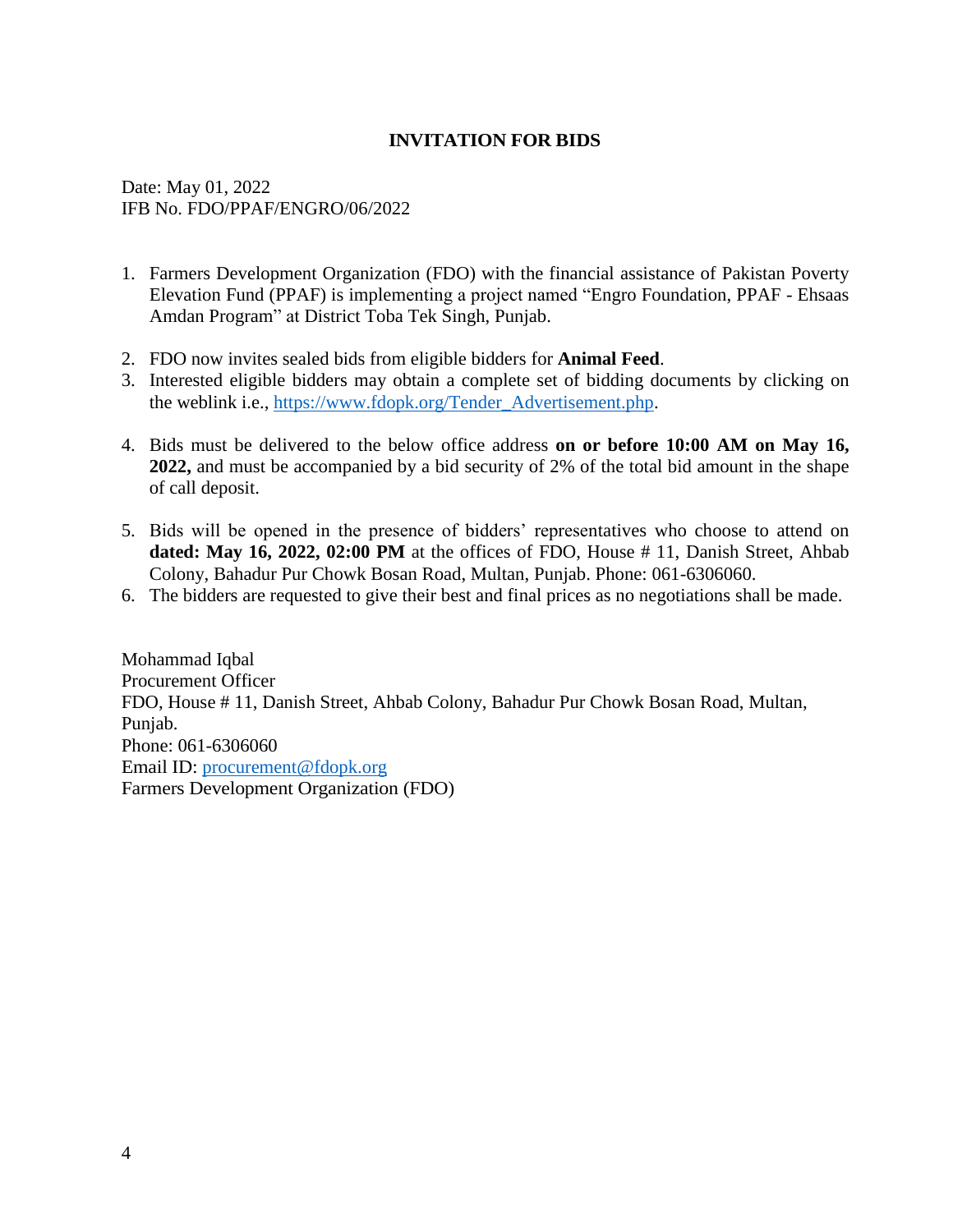## **INSTRUCTION TO BIDDERS**

<span id="page-4-0"></span>Date: May 01, 2022

- **i.** The bidder must submit the Bids in separate sealed envelopes and as per specified procurement method single stage two envelope procedure.
- **ii.** Completed technical and financial Bids must be included in separately sealed envelopes clearly marked as **"Technical Bid"** and **"Financial Bid"** both sealed envelopes must be enclosed in one common envelop. Both the envelopes of **"Technical Bid"** and **"Financial Bid"** should be properly sealed and marked with name and return address of bidder submitting these Bids
- **iii.** The Bid shall be written in English language. Overwriting in the Bid is strictly prohibited.
- **iv.** In case of difference between quoted amount (amount in numbers and amount in words), the amount in words will prevail.
- **v.** The main (common) envelopes should have the name, address and contact details of the addresses and the addressors.
- **vi.** The bidder shall specify validity of bid in days, under exceptional circumstances FDO may request to the bidder for extension in bid validity which shall be for not more than the period equal to the period of the original bid validity.
- **vii.** Collusion between the firms is strictly prohibited. Any firm / group of firms found involved in creating a cartel or any other collusion arrangement against the interest of the project, will be blacklisted and debarred.
- **viii.** The procuring entity may reject one or all such Bids, which are vague (In terms of financial Bid) or does not adhere to these instructions.
- **ix.** The procuring entity may offer for re-biding in case the Bid(s) does not satisfy its requirements.
- **x.** Contract will be signed with the successful bidder and its terms and conditions will govern execution of the contract.
- **xi.** Bid Submission: Sealed bids should reach our Office **"House # 11, Danish Street, Ahbab Colony, Bahadur Pur Chowk Bosan Road, Multan, Punjab on or before May 16, 2022, at 10:00 AM.**
- **xii.** Opening of Bids: Tenders will be opened on the same day i.e **May16, 2022, at 02:00 PM** in the presence of suppliers or their authorized representatives, who wish to witness the tender opening.
- **xiii.** In case a public holiday is announced by the Government (Due to any reason) the tender will be opened the next working day at the same time and venue.
- **xiv.** A pay order/ demand draft/ call deposit/ bank guaranty (*cheques are not acceptable*) in favor of "Farmers Development Organization (FDO)" with a value of 2% of the bid amount must also accompany the bid as Bid Security.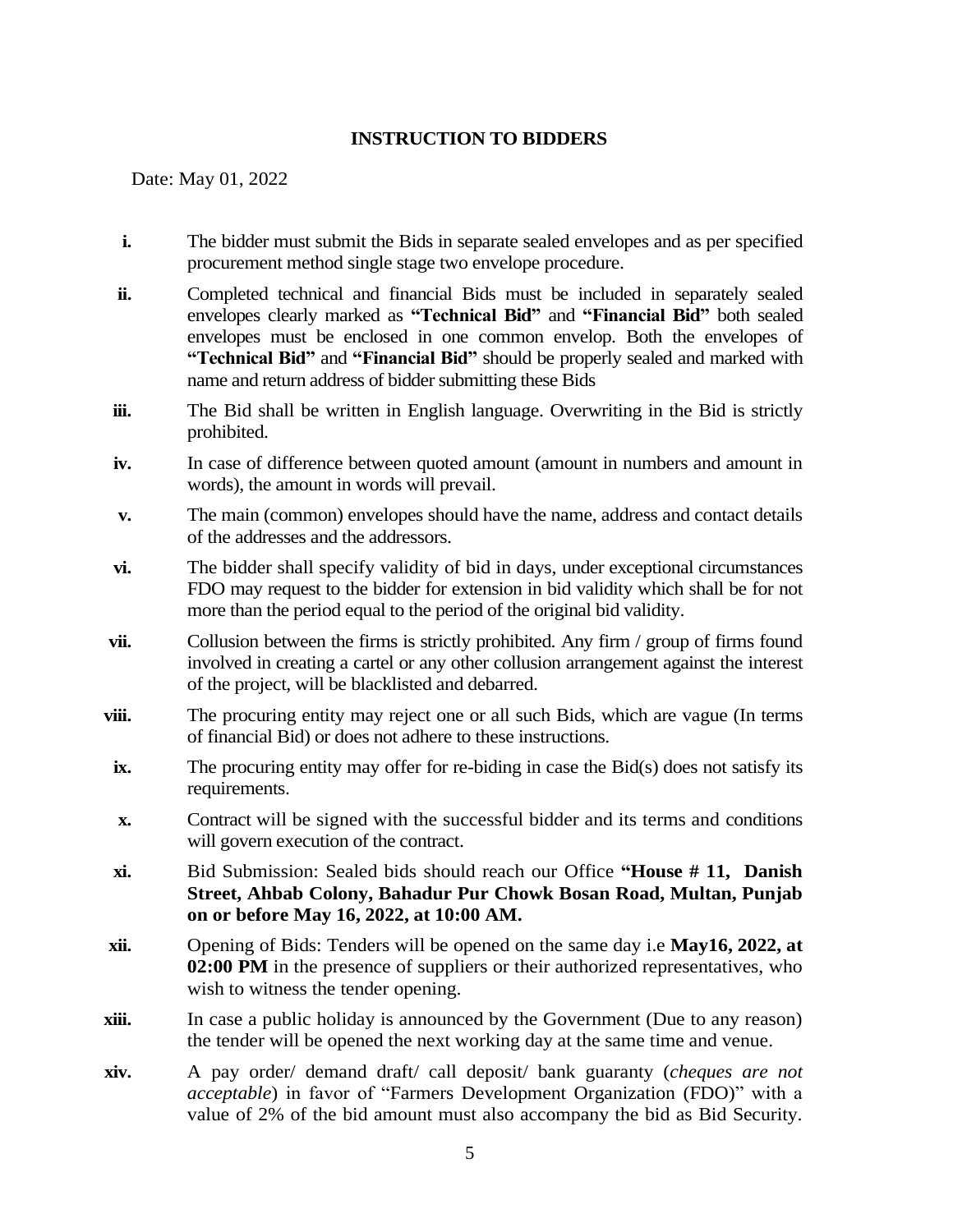Bids received without Bid Security shall be rejected. If the selected bidder refuses to sign the supplies contract, then FDO reserves the right to forfeit the bid security.

- **xv.** FDO reserves the right to reject any or all the bids without assigning any reason (s) thereof.
- **xvi.** Suppliers must not be engaged in any corrupt, fraudulent, collusive or coercive practices including but not limited to applying/ bidding by multiple names / companies. If any bidder is found to be involved in such practices their bid may be rejected and the companies in question permanently blacklisted
- **xvii.** Under single stage two envelope procedure, Technical bids will be evaluated in the first stage against the technical qualification criteria and in the second stage, the financial bids of the technically qualified firms/bidders will be opened publicly. The financial bids of the unqualified bidder will be returned unopened.
- **xviii.** The qualified bidder shall provide samples or give access to the FDO's nominated personnel for inspection/ evaluation purpose at their identified places.
- **xix.** Contract will be awarded to bidders who scored maximum in both the technical and financial evaluation.
- **xx.** Delivery Time: **All the items shall be delivered within 30 days after signing of contract/PO.**
- **xxi.** Bid Validity: **Bids shall be valid for a period of 60 days.**
- **xxii.** Bid Currency: Currency shall be Pakistani Rupees (PKR).
- **xxiii.** Bid Price: The prices must be inclusive of all taxes, duties, delivery / transportation, loading / unloading and other allied costs up to the point of delivery.
- **xxiv.** Cancellation of the tender procedure: Tender reserves the right to cancel/reject any or all offers without assigning any reason (s) thereof.
- **xxv.** Appeals Process: Bidders reserve the right to make an appeal against the decision of the bid evaluation committee. The appeals should be in writing and for the attention of the Head of Program of FDO
- **xxvi.** Data protection: FDO guarantees that all procurement activities are fully and transparently documented for internal or donor audit purposes. FDO guarantees confidentiality of the procurement process.
- **xxvii.** FDO reserves the right to consider with Bidder 2, Bidder 3, if the successful Bidder is unable to provide the livestock as per the required specifications chalked down in the bidding document and their bid guarantee will be forfeited.
- **xxviii.** In the event of a delay in the delivery of Animal Feed under the conditions stated in the purchase order, the vendor shall pay a fine of 0.1% per day of the contract value for remaining period of delivery time. If the delivery delayed by more than 15 days, the purchaser has the right to unilaterally cancel the contract and in such case the bid security will be forfeited.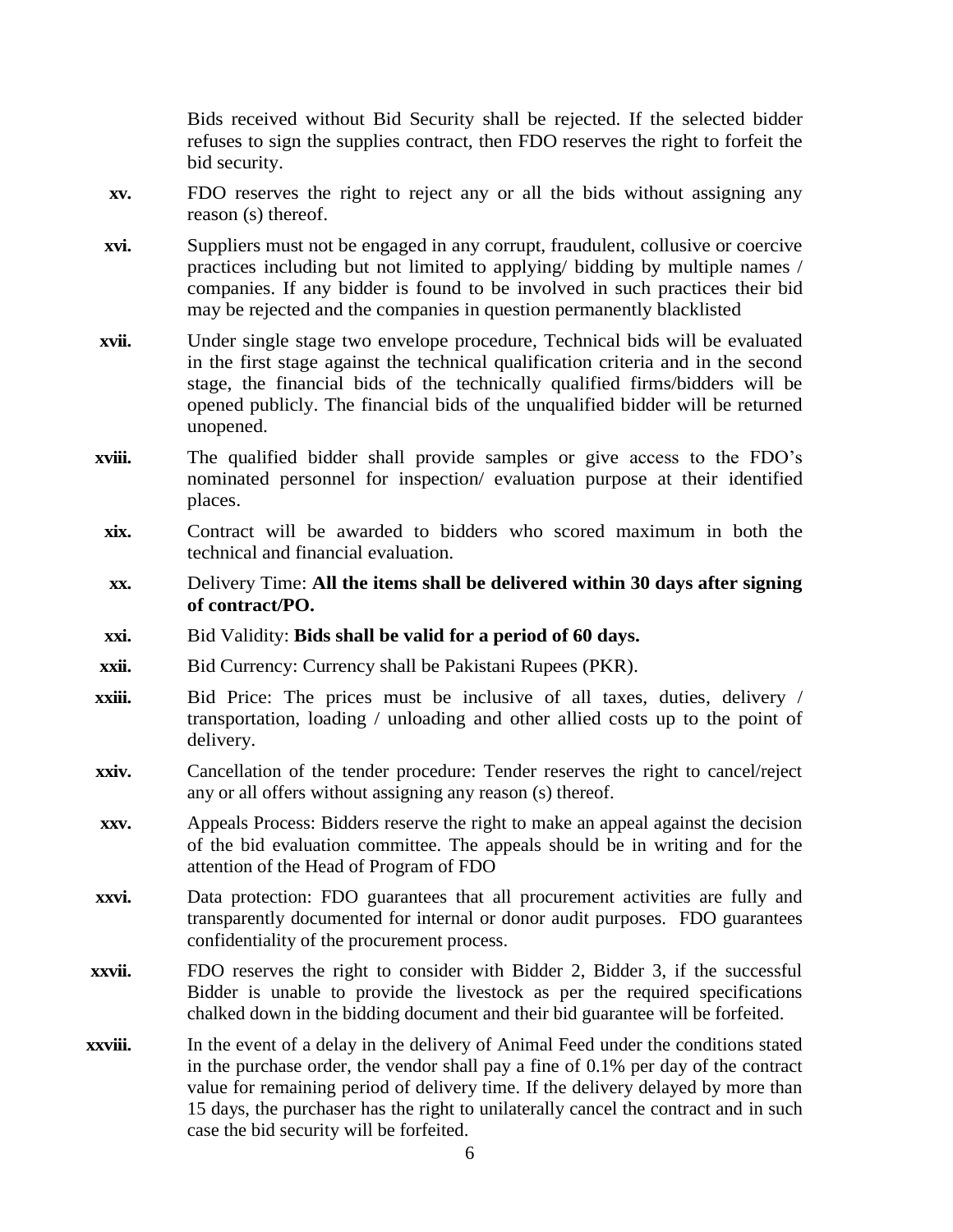## **BID (TENDER) CONTENT**

<span id="page-6-0"></span>Your bid must include the following documentation so please use the list below as a 'Checklist' before submitting your tender to FDO.

- 1. Price Schedule with detailed specification
- 2. Tenderer's Relevant Experience,
- 3. Tenderers Declaration (Signed/stamped)
- 4. NTN Certificate (with proof of being active).
- 5. Relevant purchase orders/contracts copies.
- 6. Affidavit on a stamp paper stating that the bidder has never been blacklisted by any government/semi-government, NOG and INGO.
- 7. Proof of professional expertise for the trade you are registered in.
- 8. Lab test report to validate the required nutritional value against animal feed and silage.
- 9. Proof for the past experience in provision of animal feed
- 10. Proof of bank account in the name of your business.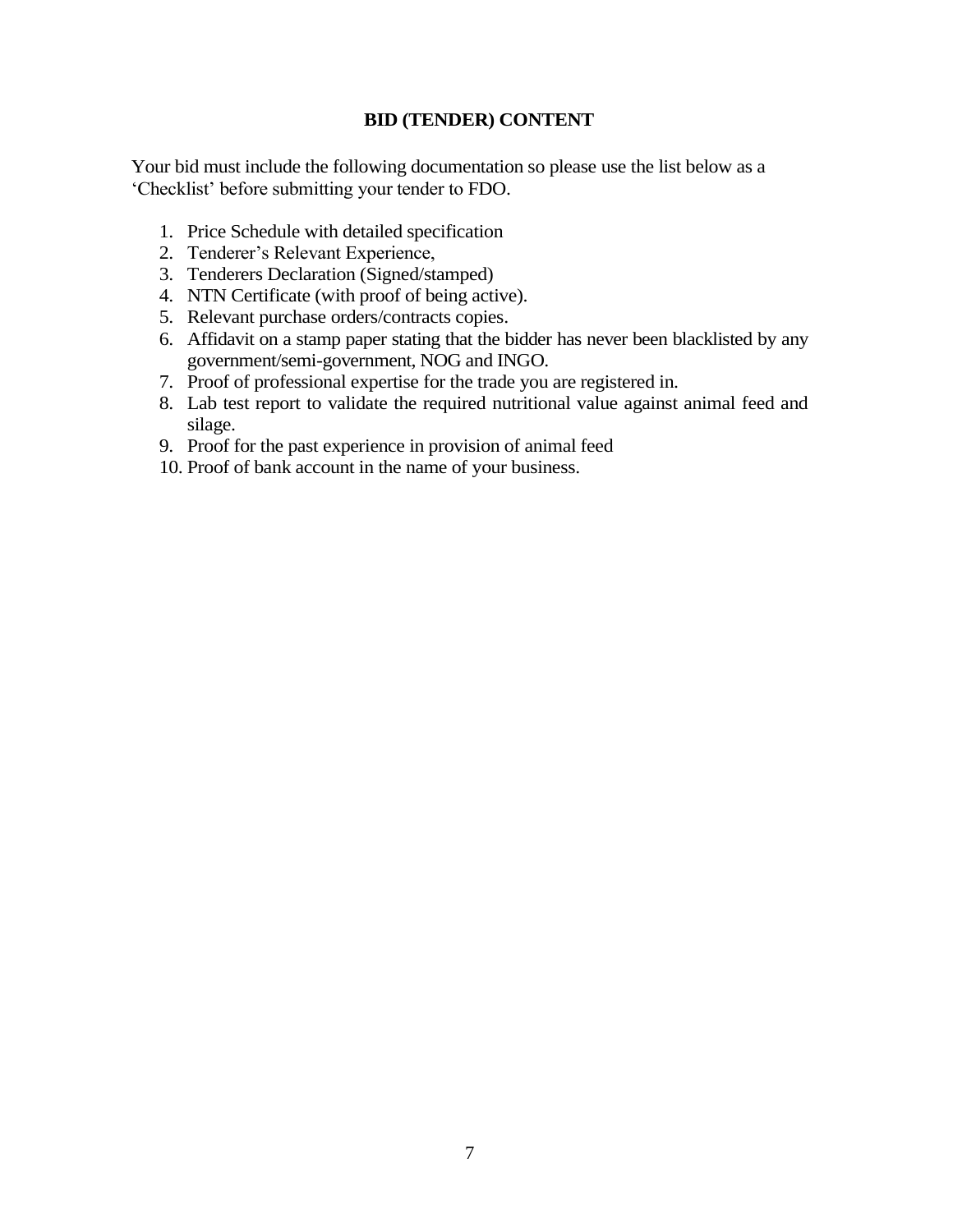## **SELECTION CRITERIA**

<span id="page-7-0"></span>All the bids shall be evaluated under single stage two envelope procedure, where in the first stage technical bids will be opened and evaluated against the following technical qualification criteria.

## <span id="page-7-1"></span>**1. TECHNICAL QUALIFICATION CRITERIA**

The bidders must fulfil the following basic eligibility criteria, those bidders who don't fulfil the following basic criteria shall be rejected. The contract shall be awarded to the lowest eligible bidder (based on approved sample) as per required specification.

| S#             | <b>Detailed Criteria and Documentary Proof</b>                   | <b>Qualification</b><br>Yes/No |
|----------------|------------------------------------------------------------------|--------------------------------|
|                | <b>National Tax Number</b>                                       |                                |
| $\overline{2}$ | Registration with relevant authority                             |                                |
| 2              | Specifications are as per bidding document                       |                                |
| 3              | Proof of past two years' experience in the relevant sector/trade |                                |
|                | Proof of bank account in the name of business along with last    |                                |
|                | two years bank statement                                         |                                |

**Note: Bidders acquiring all "Yes" in the qualification column will be technically qualified for the next step of physical verification of Animal Feed (to ensure quality) and subsequent "Public Opening of Financial Bids".** 

## <span id="page-7-2"></span>**2. FINANCIAL EVALUATION CRITERIA**

Financial bid of all technically qualified bidders will be opened publicly, and contract will be awarded to the lowest bid of technically qualified bidder.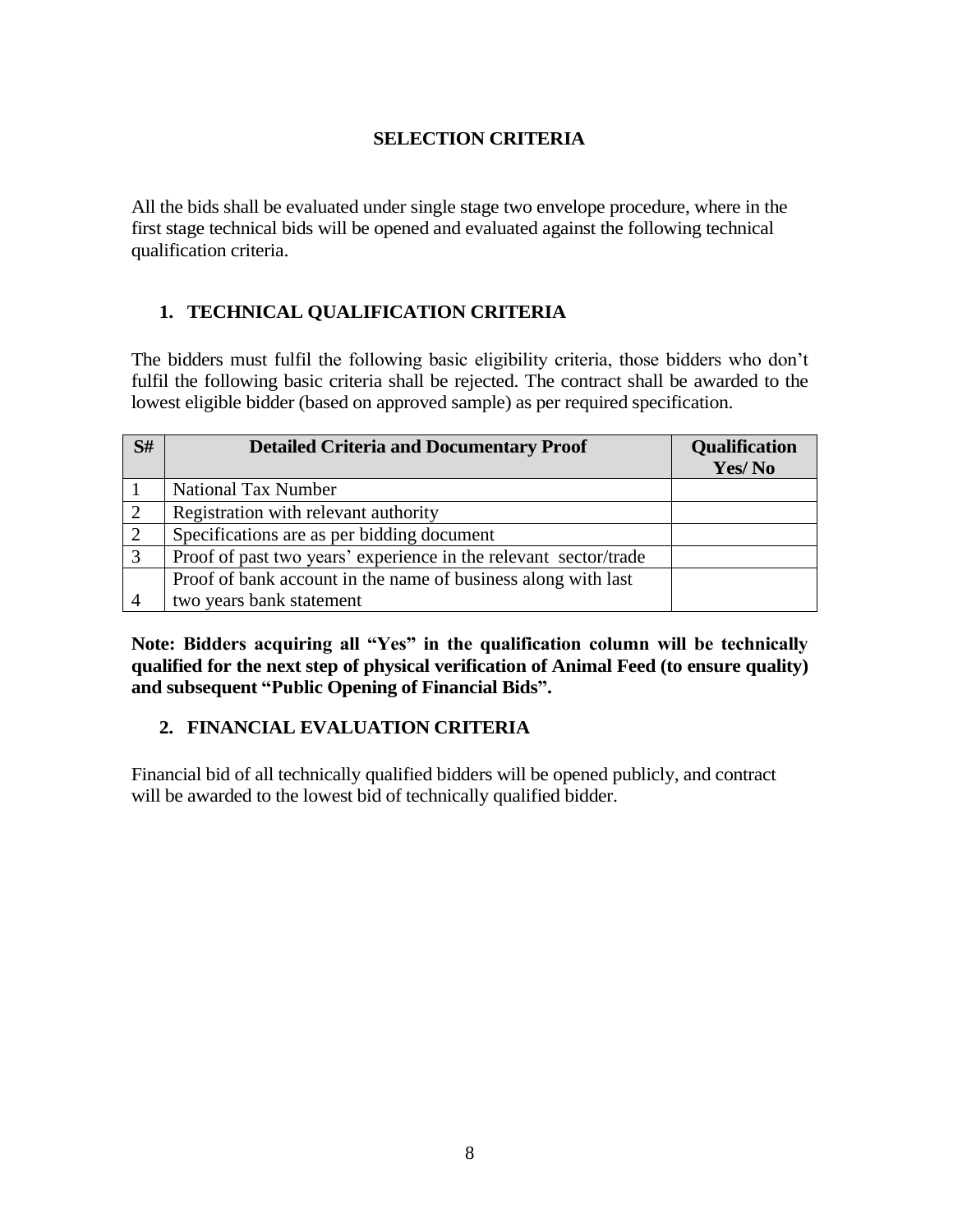# **DETAIL SPECIFICATION AND QUANTITY**

<span id="page-8-0"></span>

| <b>Description</b><br><b>Specifications</b> |                                                           | Quantity<br>&      | <b>Delivery Place &amp;</b> |
|---------------------------------------------|-----------------------------------------------------------|--------------------|-----------------------------|
|                                             |                                                           | <b>Packing</b>     | Quantity                    |
|                                             |                                                           |                    |                             |
| <b>Wheat Straw</b>                          | <b>Physical Characteristics:</b>                          | 30,600 Kg/         | Mentioned below             |
|                                             | Good quality, golden-yellow in color and                  |                    |                             |
|                                             | Don't have any damp or grey patches.                      | 765<br>Bales/      |                             |
|                                             | Free of dust and sand, properly pressed                   | bundles            |                             |
|                                             | Packing: 40 Kg Bale/ Bundle                               |                    |                             |
|                                             | Note: The bales/ Bundles are required to                  | each bale/ bundle  |                             |
|                                             | be pressed tightly through machine.                       | contains 40 Kg of  |                             |
|                                             |                                                           | wheat straw        | Mentioned below             |
| <b>Baled</b><br>Silage                      | <b>Physical characteristics:</b>                          |                    |                             |
| (Corn)                                      | <b>Ingredient: Corn</b>                                   | 229,500 Kg/        |                             |
|                                             | Color: Golden brown or greenish yellow                    |                    |                             |
|                                             | and free of mould/putrefaction                            | 3,825<br>bales/    |                             |
|                                             | Taste: Pleasant fruity odour<br><b>Nutritional value:</b> | bundles            |                             |
|                                             | Dry Matter = $30-35%$                                     |                    |                             |
|                                             | Protein: 7-9%                                             | each bale contains |                             |
|                                             | Grain: 20-30 %                                            | 60 Kg of silage)   |                             |
|                                             | ADF: 25%                                                  |                    |                             |
|                                             | NDF: 45%                                                  |                    |                             |
|                                             | Aflatoxin: Less than 20 ppb                               |                    |                             |
|                                             | Packing: 60 KG bale                                       |                    |                             |
|                                             | <b>Note:</b> The bales are required to be sealed          |                    |                             |
|                                             | with airtight plastic.                                    |                    |                             |
| Animal<br>Feed                              | Animal feed has palatable taste, free of                  | 15,300 Kg/         | Mentioned below             |
| (Vanda)                                     | putrefaction and formulated for pregnant                  |                    |                             |
|                                             | Animal Feed includes the following                        | 384 Bags           |                             |
|                                             | nutrition value                                           |                    |                             |
|                                             | <b>Nutrition value:</b>                                   | Each bag contains  |                             |
|                                             | Dry matter (min): 88%                                     | 40 Kg Feed         |                             |
|                                             | Moisture (max): $12\%$                                    |                    |                             |
|                                             | Crude protein CP (min): 16 %                              |                    |                             |
|                                             | Eather extract (min): 5 %                                 |                    |                             |
|                                             | Crude fiber CF: 10-14 %                                   |                    |                             |
|                                             | Ash $(max)$ : 12 %                                        |                    |                             |
|                                             | Energy (kcal/kg) (min): $3200$                            |                    |                             |
|                                             | TDN (min) : 75 %                                          |                    |                             |
|                                             | Aflatoxin: less than 20 ppb                               |                    |                             |
|                                             | Packing: 40 Kg Bag                                        |                    |                             |
|                                             | Type: Pellet                                              |                    |                             |
|                                             | Expiry: freshly manufactured, preferably                  |                    |                             |
|                                             | manufactured in same month to be                          |                    |                             |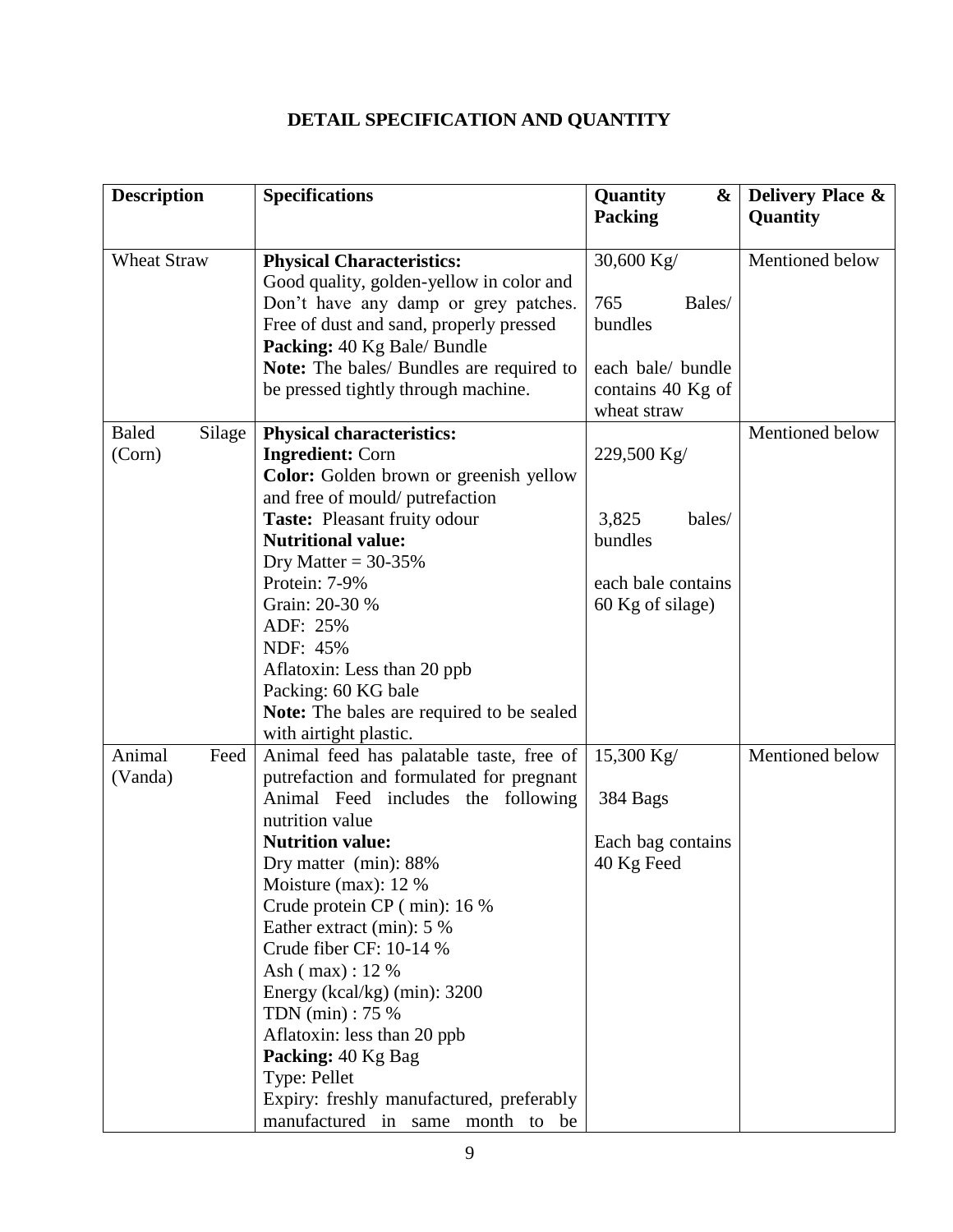|                                                                                                                                                                                             | supplied. |  |  |  |  |
|---------------------------------------------------------------------------------------------------------------------------------------------------------------------------------------------|-----------|--|--|--|--|
| Note: vendor will provide lab test report to validate the required nutritional value against animal feed<br>and silage. FDO can also exercise a sample check at their own whenever required |           |  |  |  |  |

# **Delivery Place & Quantity**

| <b>District</b>       |                   | <b>Union</b>       | Item quantity in bales/bundles/bags |               |              |  |
|-----------------------|-------------------|--------------------|-------------------------------------|---------------|--------------|--|
|                       | <b>Tehsil</b>     | council            | <b>Wheat straw (Bales)</b>          | Silage(Bales) | Vanda (Bags) |  |
|                       | Toba Tek<br>Singh | 251 GB             | 109                                 | 545           | 55           |  |
|                       |                   | 290 GB             | 109                                 | 545           | 55           |  |
| Toba Tek              |                   | 291 GB             | 109                                 | 550           | 55           |  |
| Singh                 |                   | 184 GB             | 110                                 | 545           | 55           |  |
|                       |                   | 189 GB             | 110                                 | 550           | 55           |  |
|                       | Kamalia           | 712 GB             | 109                                 | 545           | 55           |  |
|                       |                   | 718 GB             | 109                                 | 545           | 54           |  |
| <b>Total Quantity</b> |                   |                    | 3,825                               |               |              |  |
|                       |                   | 765 bales/ bundles | bales/bundles                       | 384 bags      |              |  |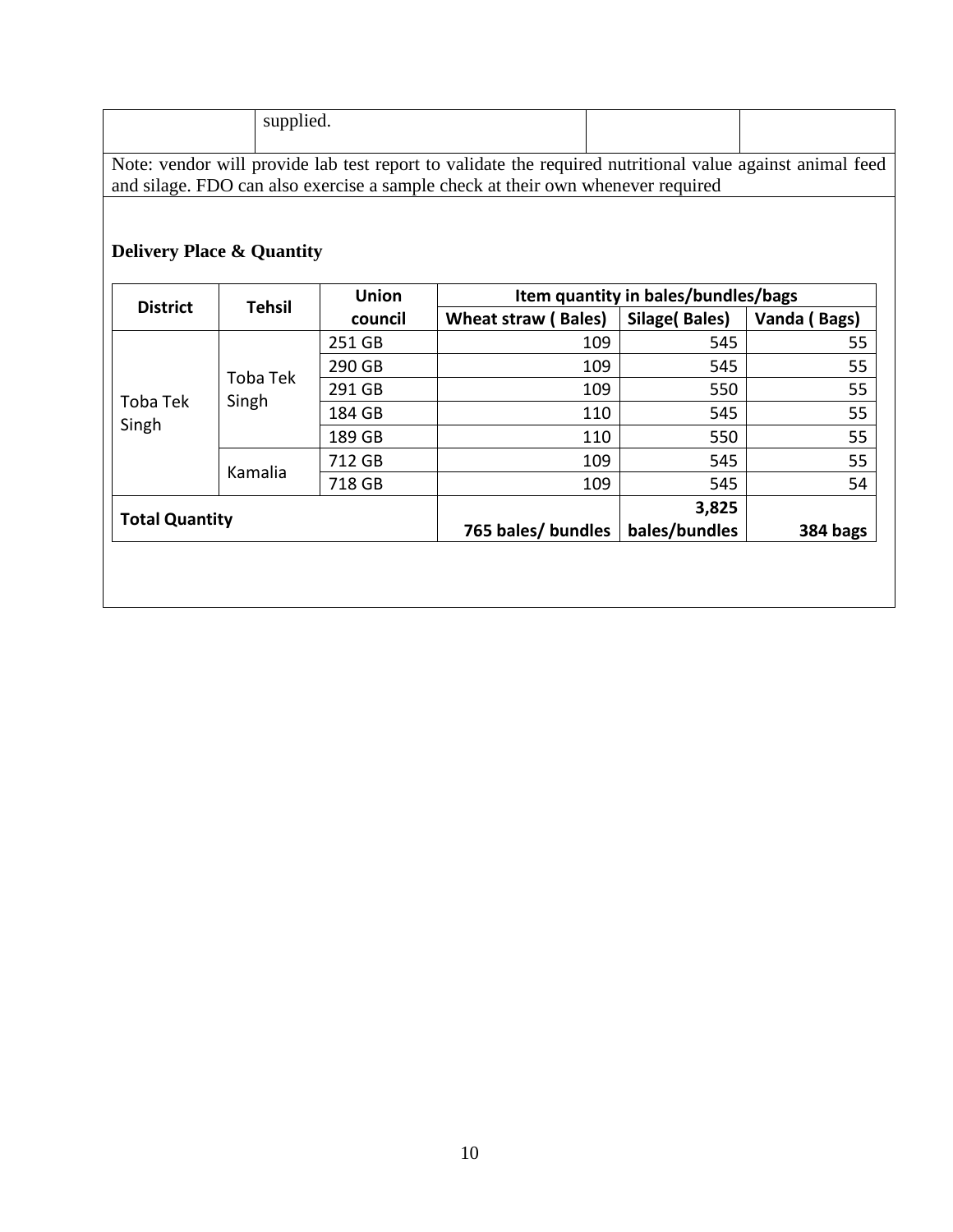## **PRICE SCHEDULE**

<span id="page-10-0"></span>Please quote the price (Unit price in Pak Rs. inclusive of all taxes, packing, loading/ unloading and Transportation to delivery on this form along with sign and stamp on each page or in the same manner on company letter head. All supplies are to be delivered at Place of Delivery mentioned in this document.

| Package                                 | <b>Specification Required</b>                                                                                                                                                                                                                                                                                                             | Quantity &<br><b>Packing</b>                                                              | Unit<br>Price in<br><b>PKR</b><br>including<br>taxes $\&$<br>duties | <b>Total</b><br>Price in<br><b>PKR</b><br>including<br>taxes $\&$<br>duties |
|-----------------------------------------|-------------------------------------------------------------------------------------------------------------------------------------------------------------------------------------------------------------------------------------------------------------------------------------------------------------------------------------------|-------------------------------------------------------------------------------------------|---------------------------------------------------------------------|-----------------------------------------------------------------------------|
| <b>Wheat</b><br><b>Straw</b>            | <b>Physical Characteristics:</b><br>Good quality, golden-yellow in color and<br>Don't have any damp or grey patches. Free<br>of dust and sand, properly pressed                                                                                                                                                                           | 30,600 Kg/<br>765<br>Bales/<br>bundles                                                    |                                                                     |                                                                             |
|                                         | Packing: 40 Kg Bale/ Bundle<br><b>Note:</b> The bales/ Bundles are required to<br>be pressed tightly through machine.                                                                                                                                                                                                                     | bale/<br>each<br>bundle<br>contains<br>40<br>Kg of wheat<br>straw                         |                                                                     |                                                                             |
| <b>Baled</b><br><b>Silage</b><br>(Corn) | <b>Physical characteristics:</b><br><b>Ingredient: Corn</b><br><b>Color:</b> Golden brown or greenish yellow<br>and free of mould/putrefaction<br>Taste: Pleasant fruity odour<br><b>Nutritional value:</b><br>Dry Matter = $30-35%$<br>Protein: 7-9%<br>Grain: 20-30 %<br>ADF: 25%<br>NDF: 45%<br>Aflatoxin: Less than 20 ppb            | 229,500 Kg/<br>3,825 bales/<br>bundles<br>each<br>bale<br>60<br>contains<br>Kg of silage) |                                                                     |                                                                             |
|                                         | Packing: 60 KG bale<br>Note: The bales are required to be sealed<br>with airtight plastic.                                                                                                                                                                                                                                                |                                                                                           |                                                                     |                                                                             |
| Animal<br>Feed<br>(Vanda)               | Animal feed has palatable taste, free of<br>putrefaction and formulated for pregnant<br>Animal Feed<br>includes the following<br>nutrition value<br><b>Nutrition value:</b><br>Dry matter (min): 88%<br>Moisture (max): 12 %<br>Crude protein CP (min): 16 %<br>Eather extract (min): 5 %<br>Crude fiber CF: 10-14 %<br>Ash ( max) : 12 % | 15,300 Kg<br>384 Bags<br>each<br>bag<br>40<br>contains<br>Kg Feed                         |                                                                     |                                                                             |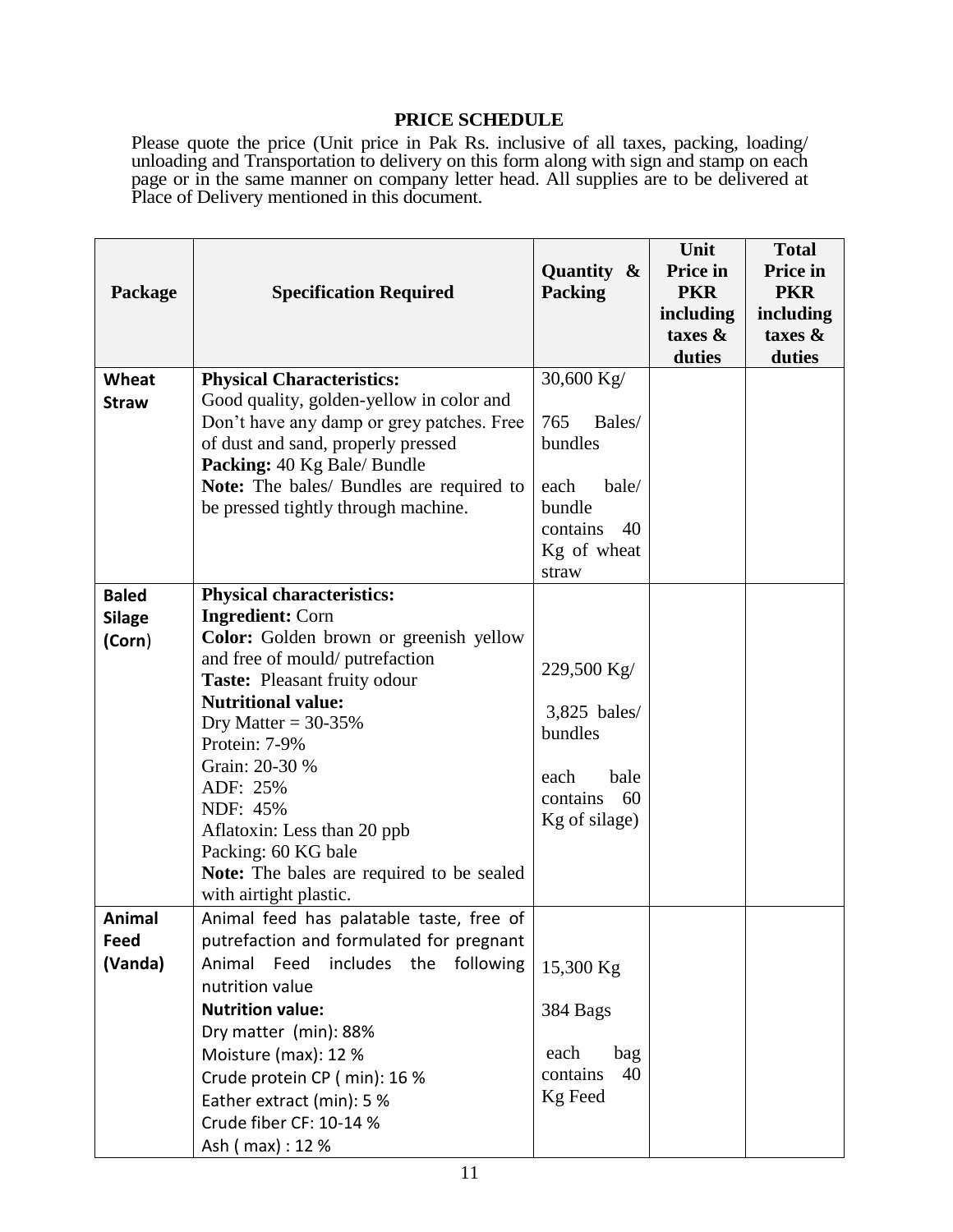| Package | <b>Specification Required</b>                                                                                                                                                                                                                                                | Quantity $\&$<br><b>Packing</b> | Unit<br>Price in<br><b>PKR</b><br>including<br>taxes $\&$<br>duties | <b>Total</b><br><b>Price in</b><br><b>PKR</b><br>including<br>taxes $\&$<br>duties |
|---------|------------------------------------------------------------------------------------------------------------------------------------------------------------------------------------------------------------------------------------------------------------------------------|---------------------------------|---------------------------------------------------------------------|------------------------------------------------------------------------------------|
|         | Energy ( $kcal/kg$ ) (min): 3200<br>TDN (min) : 75 %<br>Aflatoxin: less than 20 ppb<br>Packing: 40 Kg Bag15,300 Kg/<br>384 Bags<br>Each bag contains 40 KG Feed<br>Type: Pellet<br>Expiry: freshly manufactured, preferably<br>manufactured in same month to be<br>supplied. |                                 |                                                                     |                                                                                    |

| <b>Contact Number of Bidder:</b> |  |
|----------------------------------|--|
|                                  |  |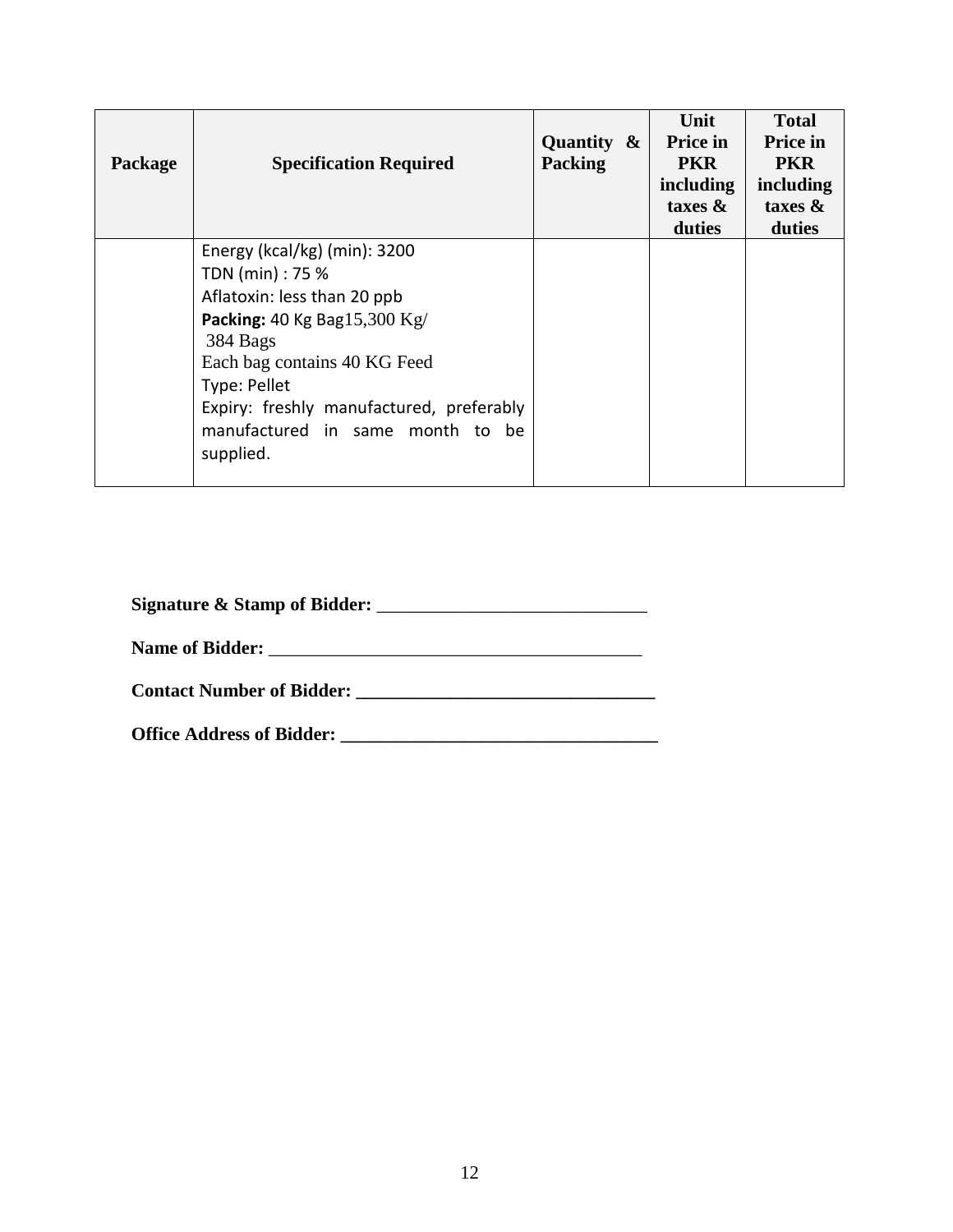## **GENERAL TERMS AND CONDITIONS**

<span id="page-12-0"></span>Unless the context indicates otherwise, the term "Buyer" refers to FDO. The term "Supplier" refers to the entity named on the order and contracting with the Buyer. The term "Contract" can be taken to mean either (a) the purchase order or (b) the supply/service agreement, whichever is in place.

#### **1. Price**:

- i) Delivery Duty Paid (DDP)
- ii) The prices stated on the order shall be held firm for the period and / or quantity unless specifically stated otherwise

**2) Source of Instructions:** The Supplier shall not seek nor accept instructions from any source external to FDO in relation to the performance of the contract.

**3) Assignment:** The Supplier shall not assign, transfer, sublet or subcontract the contract or any part thereof without the prior written consent of the Buyer.

**4) Corruption:** The Supplier shall not give, nor offer to give, anyone employed by the Buyer an inducement or gift that could be perceived by others to be a bribe. The Supplier agrees that a breach of this provision may lead to an immediate end to business relationships and termination of existing contracts.

**5) Confidentiality:** The Supplier may not communicate at any time to any other person, government or authority external to FDO, any information that has been compiled through association with FDO which has not been made public except with written authorization from the Buyer. These obligations do not lapse upon termination of the contract.

**6) Use of Emblem or Name:** Unless otherwise agreed in writing; the Supplier shall not advertise nor make public the fact that it is supplying goods or services to the Buyer, nor shall the Supplier in any way whatsoever use the name or emblem of FDO in connection with its business or otherwise.

**7) Observance of Law:** The Supplier shall comply with all laws, ordinances, rules and regulations bearing upon the performance of its obligations under the terms of the contract.

**8) Force Majeure:** The meaning of the term can be taken to mean acts of God, war (declared or not), invasion, revolution, insurrection or acts similar in nature or force.

**8.1**) In the event of and as soon as possible after the occurrence of any cause deemed *force majeure,* the Supplier must inform the Buyer of the full particulars in writing. If the supplier is rendered unable either in part or in whole to perform its obligations then the Buyer shall take such action as it considers, in its sole discretion, to be appropriate or necessary in the circumstances.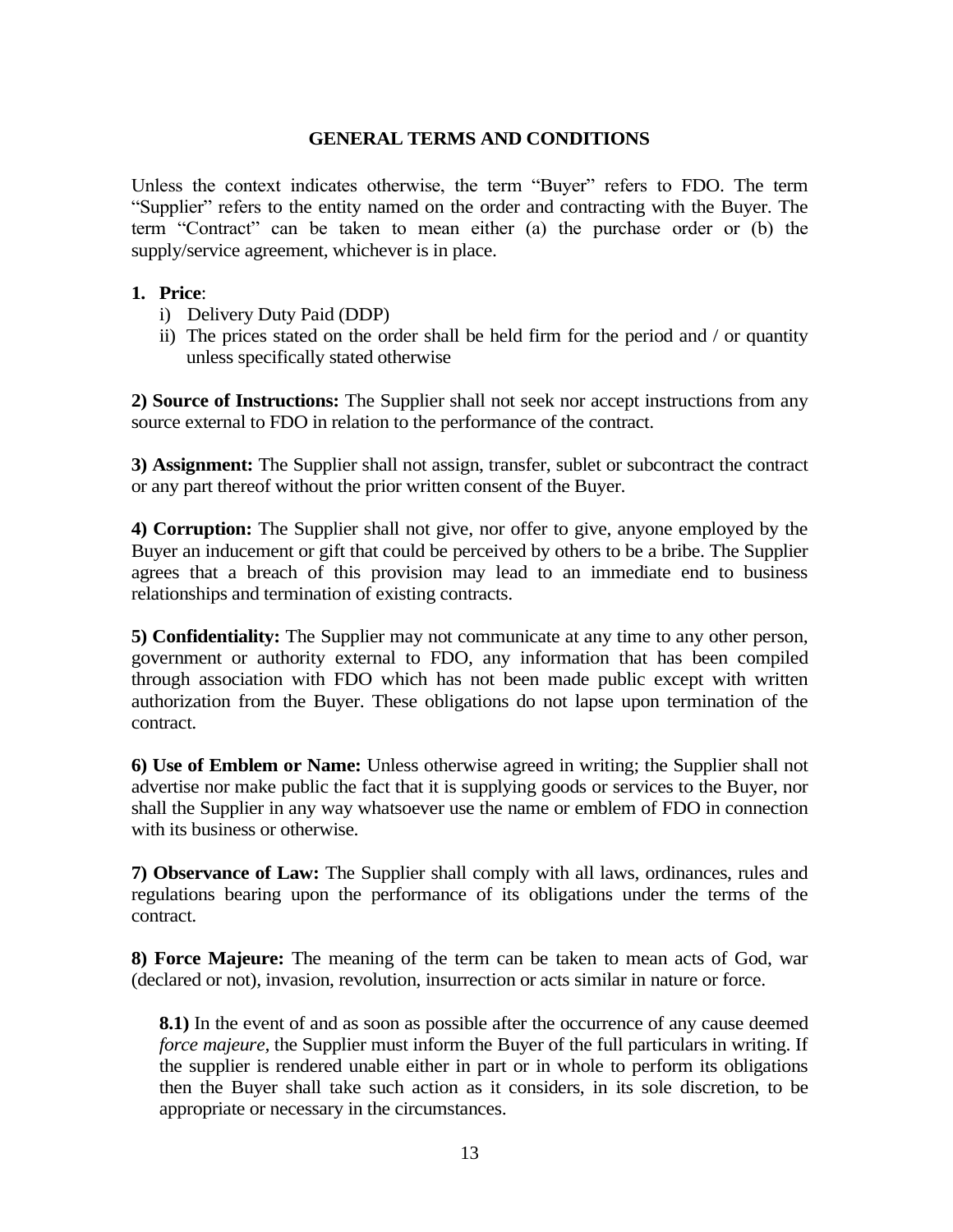**8.2)** if the Supplier is permanently rendered incapable in whole or part by reason of *force majeure* to complete its obligations and responsibilities under the contract then the Buyer will have the right to suspend or terminate the contract on the same terms and conditions laid out in section 9, Cancellation.

**9) Cancellation:** The Buyer reserves the right to cancel the contract and /or suspend its activities or through changes to its mandate by virtue of the Management of FDO /Donor and/or lack of funding. In such a case the Supplier shall be reimbursed by FDO for all reasonable costs incurred by the Supplier, including all materials satisfactory delivered and conforming to specification and terms of contract, prior to receipt of the termination notice.

**9.1)** Should the supplier encounter solvency problems including, but not limited to, bankruptcy, liquidation, receivership and similar, the buyer reserves the right to terminate the contract immediately without prejudice to any other right or remedy it may have under the terms of these conditions.

**10) Warranty:** The Supplier shall provide the Buyer with all manufacturers' warranties. The supplier warrants that all goods supplied in relation to the contract meets specification, is defect free and is fit for the purpose of the intended use. If, during the warranty period, the goods are found to be defective or non- conforming to specification, the Supplier shall promptly rectify the defect. If the defect is permanent then at the choice of the Buyer the Supplier will either replace the item at their cost or reimburse the Buyer.

**11) Inspection and Test:** The Supplier must inspect the goods prior to dispatch to ensure conformance to specification and/or any other provisions of the contract. The Buyer reserves the right to inspect the goods for compliance with specifications and provisions of the contract. If, in the Buyers' opinion, the goods and/or services do not comply with the specification, the Buyer will inform the Supplier in writing. In such a case the Supplier shall take the necessary action to ensure compliance, liability for any additional cost incurred for rectifying compliance will rest with the Supplier.

**12) Changes:** The Buyer reserves the right to make reasonable changes at any time to the specification, drawings, plans, quantity, packing instructions, destination, or delivery instruction. If any such change affects the price of goods or performance of service the Supplier and Buyer may negotiate an equitable adjustment to the contract, provided that the Supplier claims for adjustments in writing to the Buyer within 15 days from being notified of any change.

**13) Payment Terms:** Unless otherwise agreed, payment terms will be net 15 days from receipt of a correctly prepared invoice, goods received notes issued by the delivery locations & delivery challans.

**15) Ethics:** The Code of Conduct to which Concern expects all of its suppliers to respect is as follows;

- Employment is freely chosen.
- The rights of staff to freedom of association and to collective bargaining are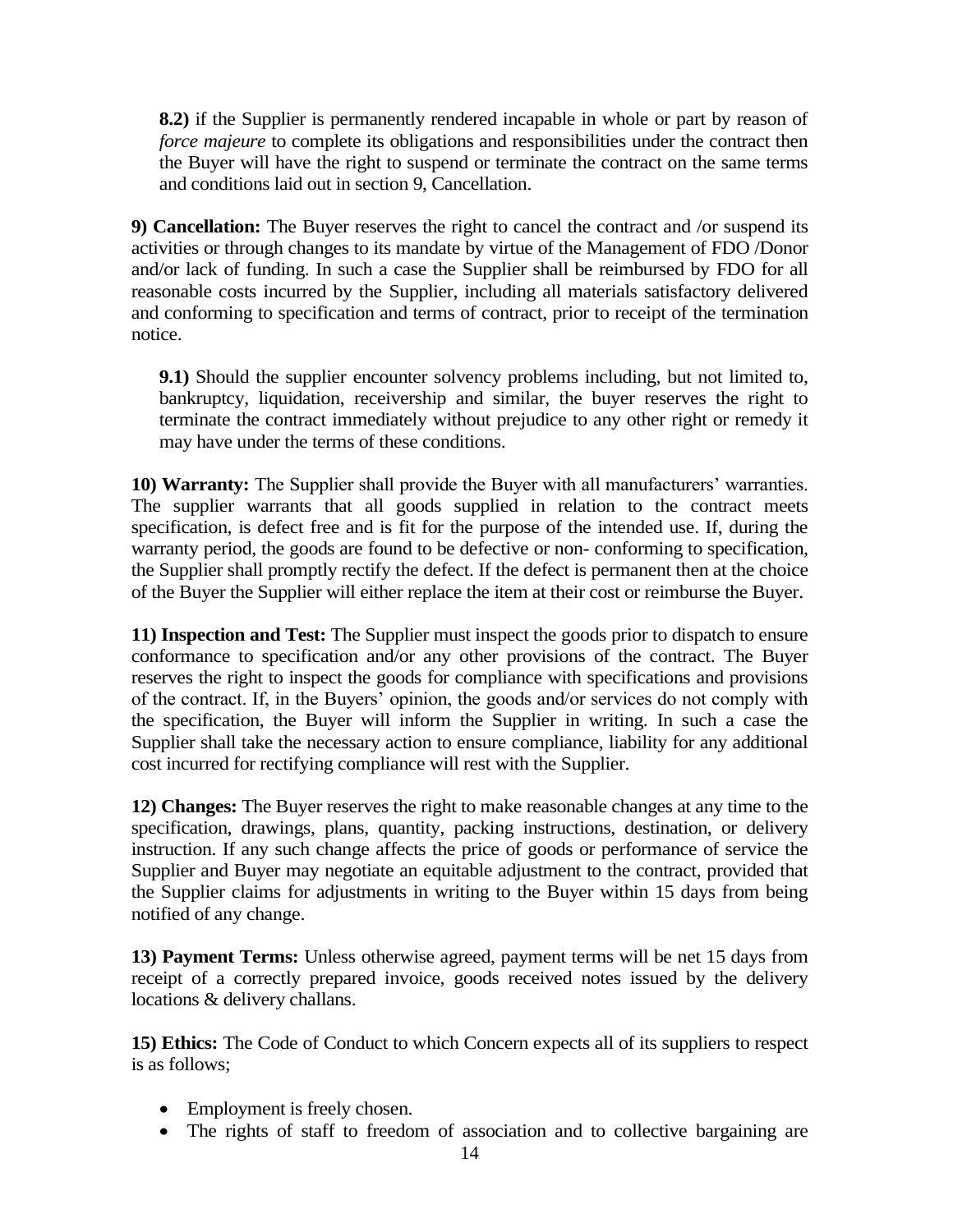respected.

- Working conditions are safe and hygienic.
- No exploitation of children is tolerated.
- Wages paid are adequate to cover the cost of a reasonable living.
- Working hours are not excessive.
- No discrimination is practiced.
- Regular employment is provided.
- No harsh or inhumane treatment of staff is tolerated.
- Local labor laws are complied with.
- Social rights are respected

**15.1)** Environmental Standards - Suppliers should as a minimum, comply with all statutory and other legal requirements relating to environmental impacts of their business. Areas which should be considered are:

- Waste Management.
- Packaging and Paper
- Conservation
- Energy Use
- Sustainability

**16) Rights of FDO:** Should the supplier fail to perform under the terms and conditions of the contract, including but not limited to failing to obtain export licenses or to make delivery of all or part of the goods by the agreed delivery date(s), the buyer may, after giving reasonable notice to the Supplier, exercise one or more of the following rights:

- Procure all or part of the goods from an alternate source, in which event the Buyer may hold the Supplier liable for additional costs incurred.
- Refuse to accept all or part of the goods.
- Impose a penalty of 0.1% day for the whole amount of the contract / purchase order.
- Terminate the contract and forfeit the Bid Security/ guarantee.

**17) Rights of access for test purposes:** FDO is contractually obliged to facilitate certain donor's direct access to suppliers for test purposes.

**18) No Agency:** This order does not create a partnership between the Buyer and Supplier or make one party the agent for the other for any purpose.

## **19) Anti-Money Laundering and Anti-Terrorism Financing Policy**

"It is the policy of the FDO to prohibit and actively prevent money laundering and any activity that facilitates money laundering or the funding of terrorism or criminal activities" by complying with all applicable requirements under the Anti-Money Laundering Act 2010 (Act No. VII of 2010 - an Act to provide for prevention of money laundering) and Anti-Terrorism (Second Amendment) Act, 2014 and its implementation regulations. Recently under the national action plan and SECP regulations money laundering has been identified as a major cause for corruption and criminal activities. Therefore, FDO is very sensitive to ensuring that our platform is not used for any such purposes.